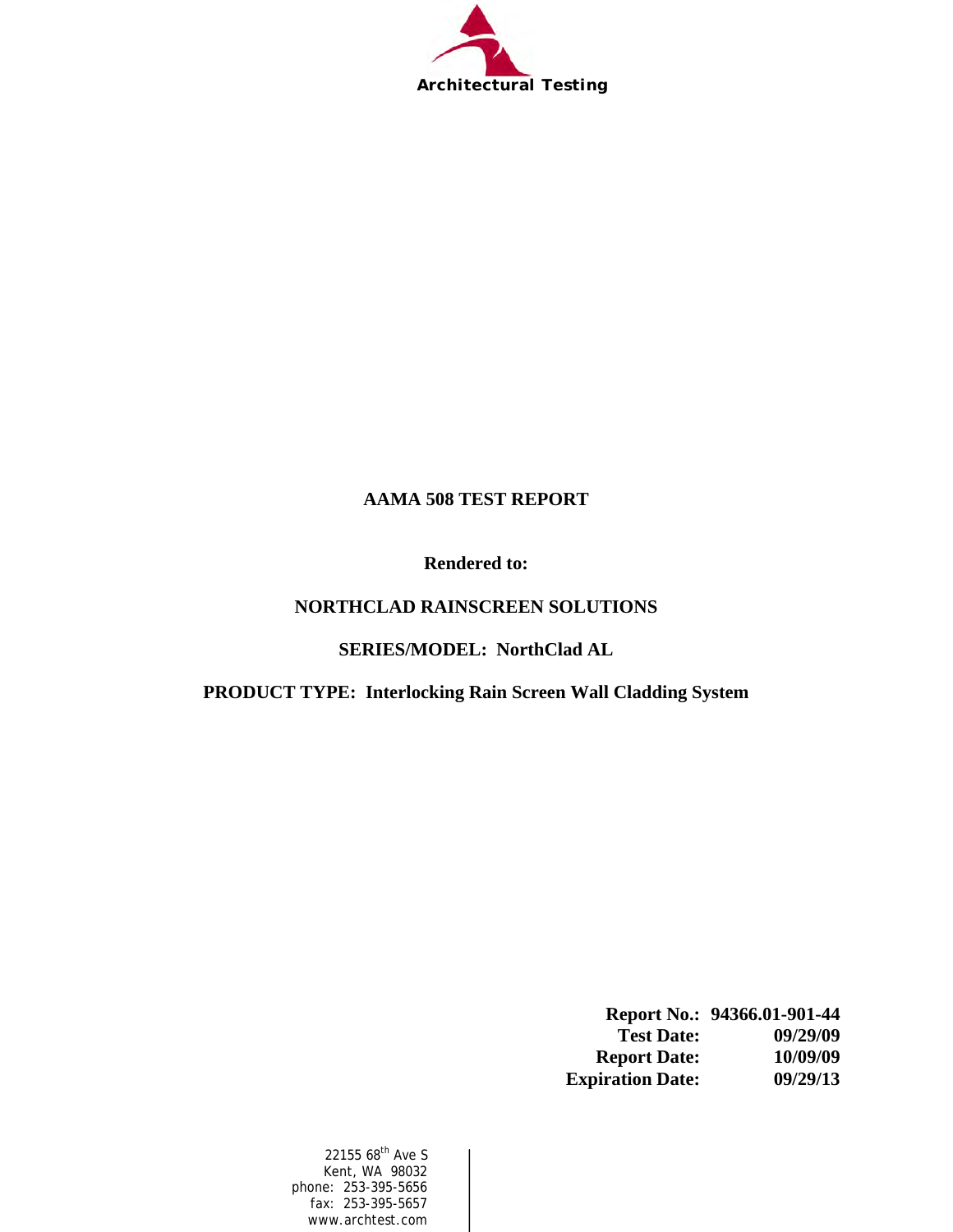

### **AAMA 508 TEST REPORT**

Rendered to:

#### NORTHCLAD RAINSCREEN SOLUTIONS 11831 Beverly Park Road, Building C Everett, WA 98204

|                         | Report No.: 94366.01-901-44 |
|-------------------------|-----------------------------|
| Test Date:              | 09/29/09                    |
| <b>Report Date:</b>     | 10/09/09                    |
| <b>Expiration Date:</b> | 09/29/13                    |

**Project Summary**: Architectural Testing, Inc. was contracted by NorthClad Rainscreen Solutions to conduct performance tests on their interlocking aluminum panel system. General construction details and test results are included herein.

**Test Methods**: The test specimen was evaluated in accordance with AAMA 508-07, *Voluntary Test Method and Specification for Pressure Equalized Rain Screen Wall Cladding Systems*.

**Test Specimen Description**: Reference attached drawings

**Overall Size**: 96" wide by 96" high

**Panel Sizes (4)**: 47-1/2" wide by 47-1/2" high

#### **Test Set-Up**:

An 8' wide by 8' high stud wall was constructed with 2 x 4 wood studs spaced 24" on center inside a 2 x 8 wood buck. The stud wall was covered with a 1/4" thick sheet of clear polycarbonate sealed and fastened to the exterior of the wall to simulate an air/water barrier. The rain screen system was then installed in a manner consistent with normal construction procedures for the system, and the perimeter was sealed to the test buck to eliminate water leakage around the perimeter.

The polycarbonate was calibrated to a pre-determined air leakage rate by drilling 1/8" diameter holes in the back side of the polycarbonate, in a uniform pattern, making sure to create an even pressure drop and leakage rate across the wall and in each quadrant.

> 22155 68<sup>th</sup> Ave S Kent, WA 98032 phone: 253-395-5656 fax: 253-395-5657 www.archtest.com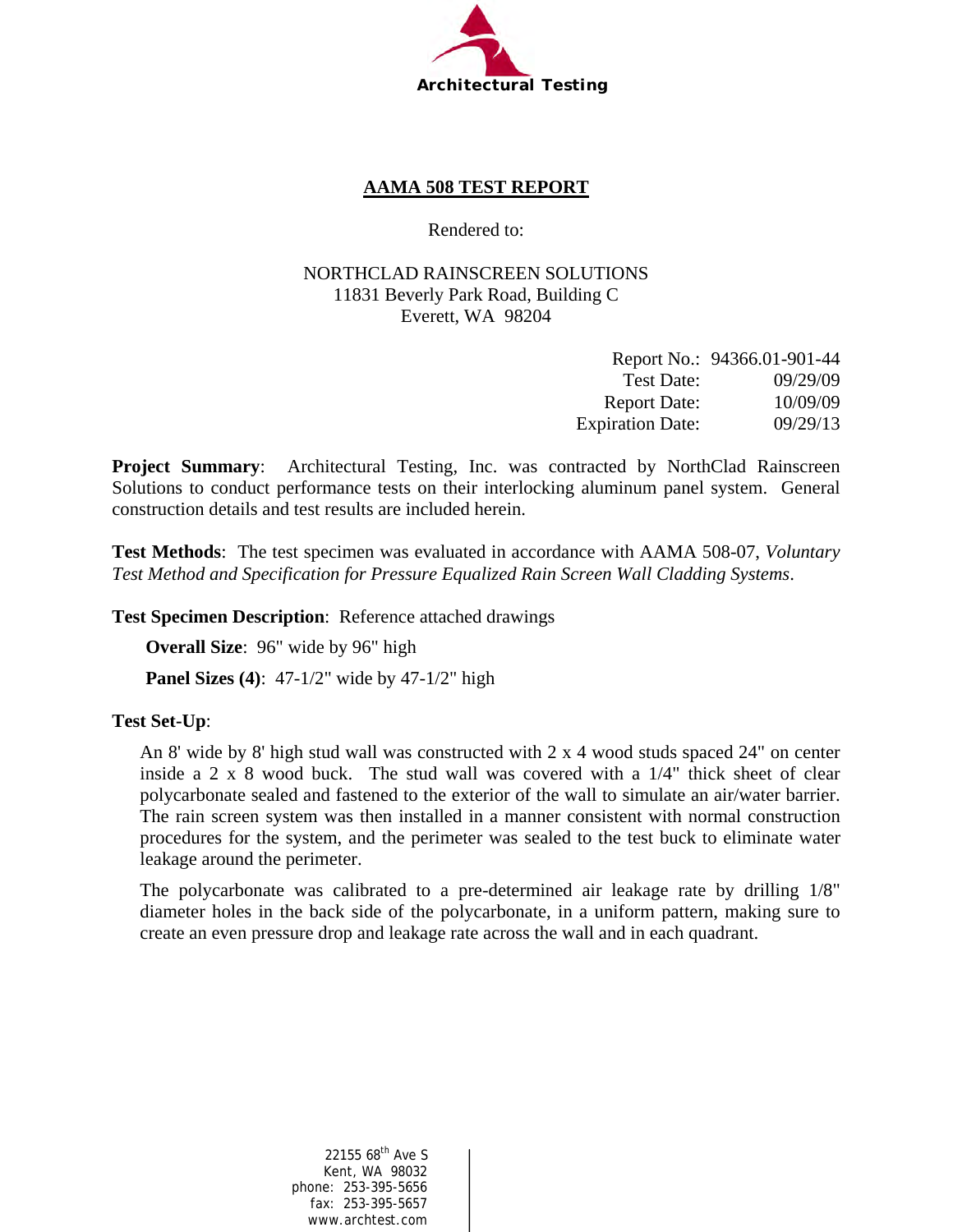

**Test Results**: The following results have been recorded.

| Title of Test - Test Method                                   | Results                       | Allowed                                               |
|---------------------------------------------------------------|-------------------------------|-------------------------------------------------------|
| Air Infiltration per ASTM E 283<br>$@1.57$ psf                | $0.117$ cfm/ft <sup>2</sup>   | <b>Between</b><br>0.108 and 0.132 cfm/ft <sup>2</sup> |
| *Pressure Cycling per ASTM E 1233<br>100 cycles $@$ 25.00 psf | $< 0.08$ sec.                 | $0.08$ sec.                                           |
| Water Penetration per ASTM E 331<br>@ 6.24 psf                | Approx. $0.0$ ft <sup>2</sup> | $3.2 \text{ ft}^2$                                    |
| Water Penetration per AAMA 501.1<br>@ 6.24 psf                | Approx. $0.2$ ft <sup>2</sup> | $3.2 \text{ ft}^2$                                    |

*\*Cavity pressure readings were taken in the top right and bottom left quadrants (interior view).* 

**Test Witnesses**: The following representatives witnessed all or part of the testing:

| Name                | Company                               |
|---------------------|---------------------------------------|
| Brian Elbert        | <b>NorthClad Rainscreen Solutions</b> |
| Dave Killian        | <b>NorthClad Rainscreen Solutions</b> |
| Paul Brunner        | Architectural Testing, Inc.           |
| <b>Steve Powers</b> | Architectural Testing, Inc.           |

Detailed drawings, data sheets, a copy of this report, or other pertinent project documentation will be retained by Architectural Testing, Inc. for a period of four years from the original test date. At the end of this retention period, such materials shall be discarded without notice and the service life of this report will expire. Results obtained are tested values and were secured by using the designated test methods. This report does not constitute certification of this product nor an opinion or endorsement by this laboratory. This report is not intended as a comprehensive evaluation of the system regarding performance and application to specific buildings. It is the exclusive property of the client so named herein and relates only to the specimen(s) tested. This report may not be reproduced, except in full, without the written approval of Architectural Testing, Inc.

For ARCHITECTURAL TESTING, INC.

JLD:pac

Attachments (pages): Appendix-A: Graphs (2) Appendix-B: Photograph (1) Appendix-C: Drawings (6)

Digitally Signed by: Jeffrey L. Dideon

Paul S. Brunner Jeffrey L. Dideon Technician Director – Regional Operations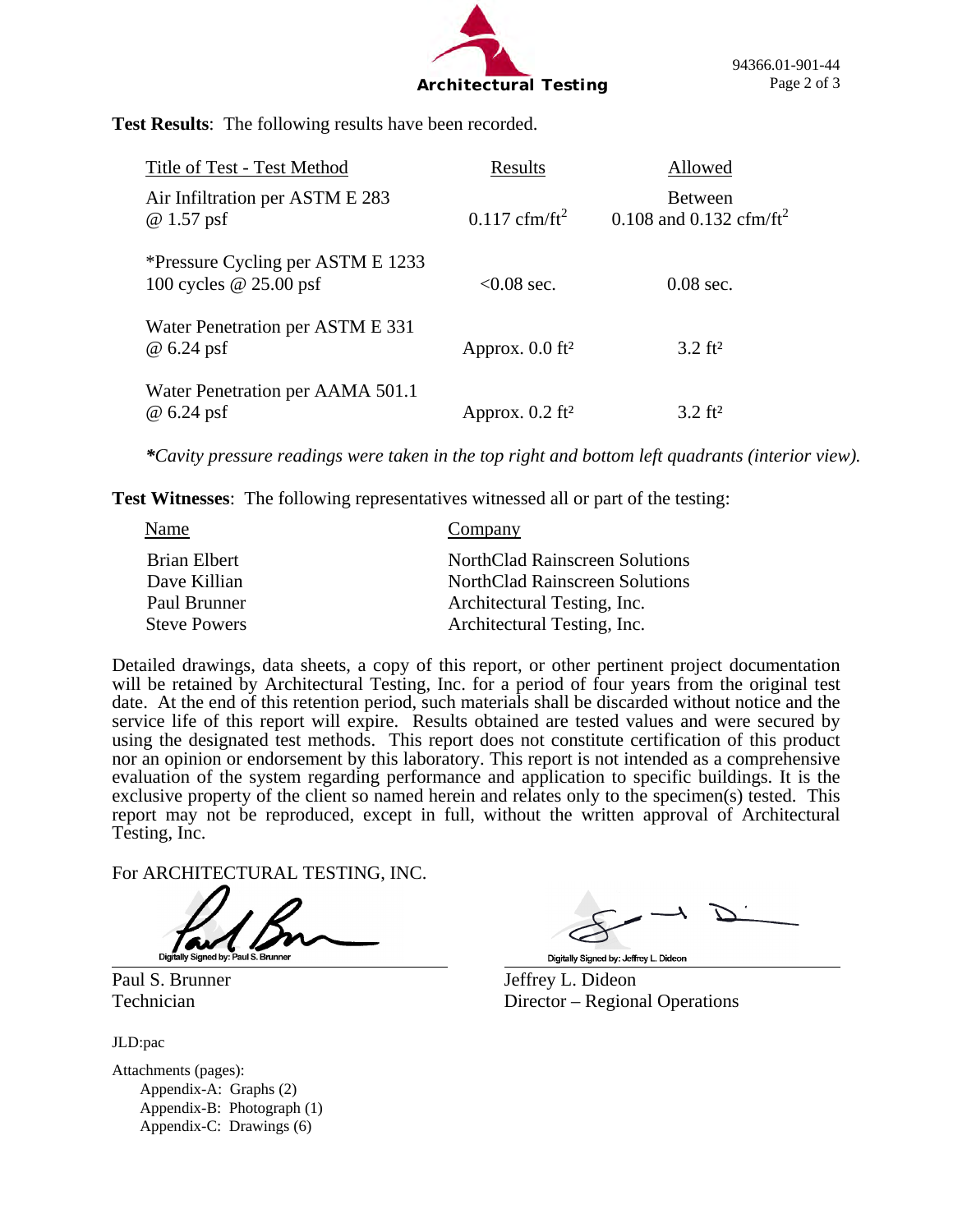

94366.01-901-44 Page 3 of 3

## **Revision Log**

**Rev. #** Date Page(s) **Revision(s)** 

0 10/09/09 N/A Original report issue.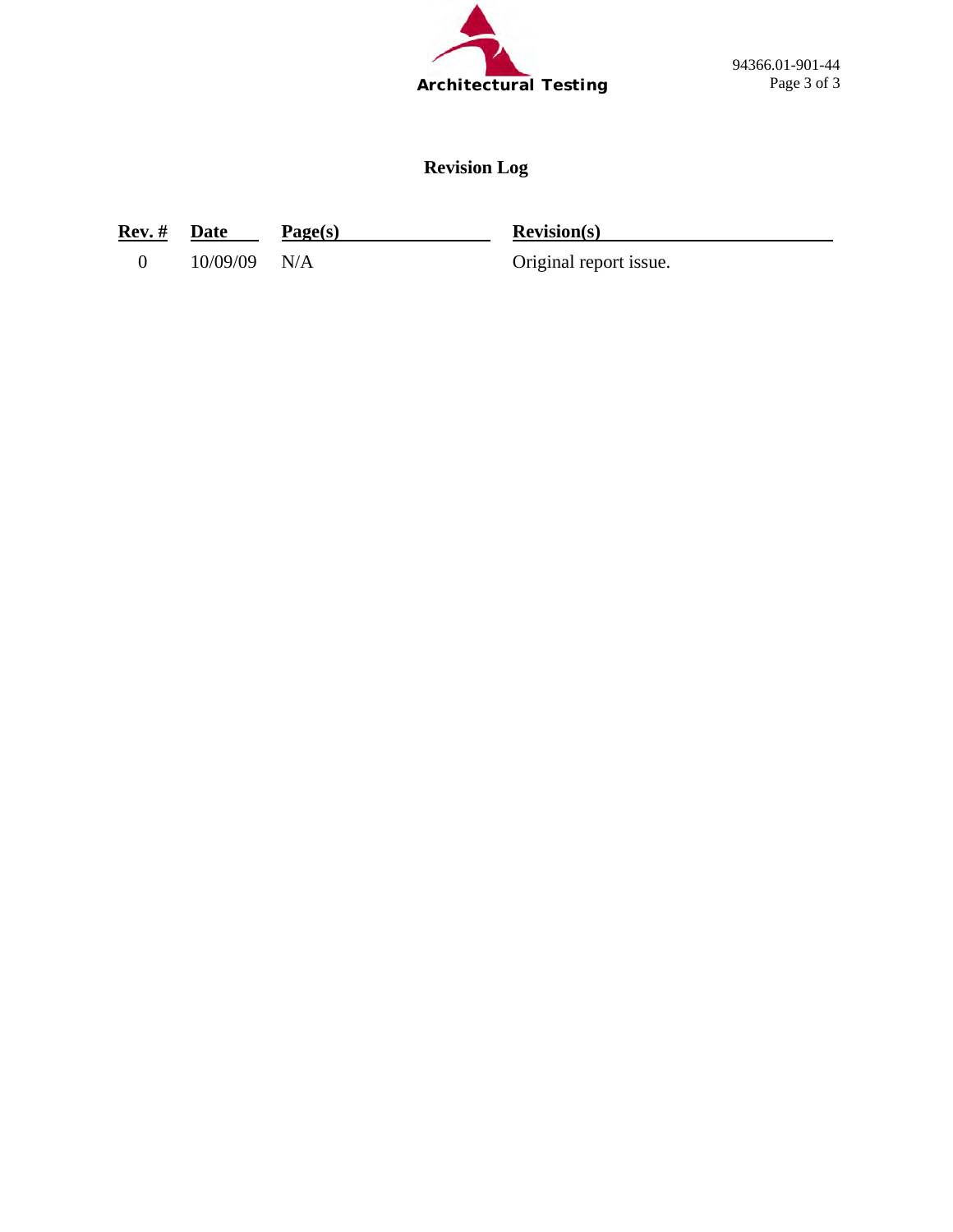## **Appendix A**

### **Graphs**

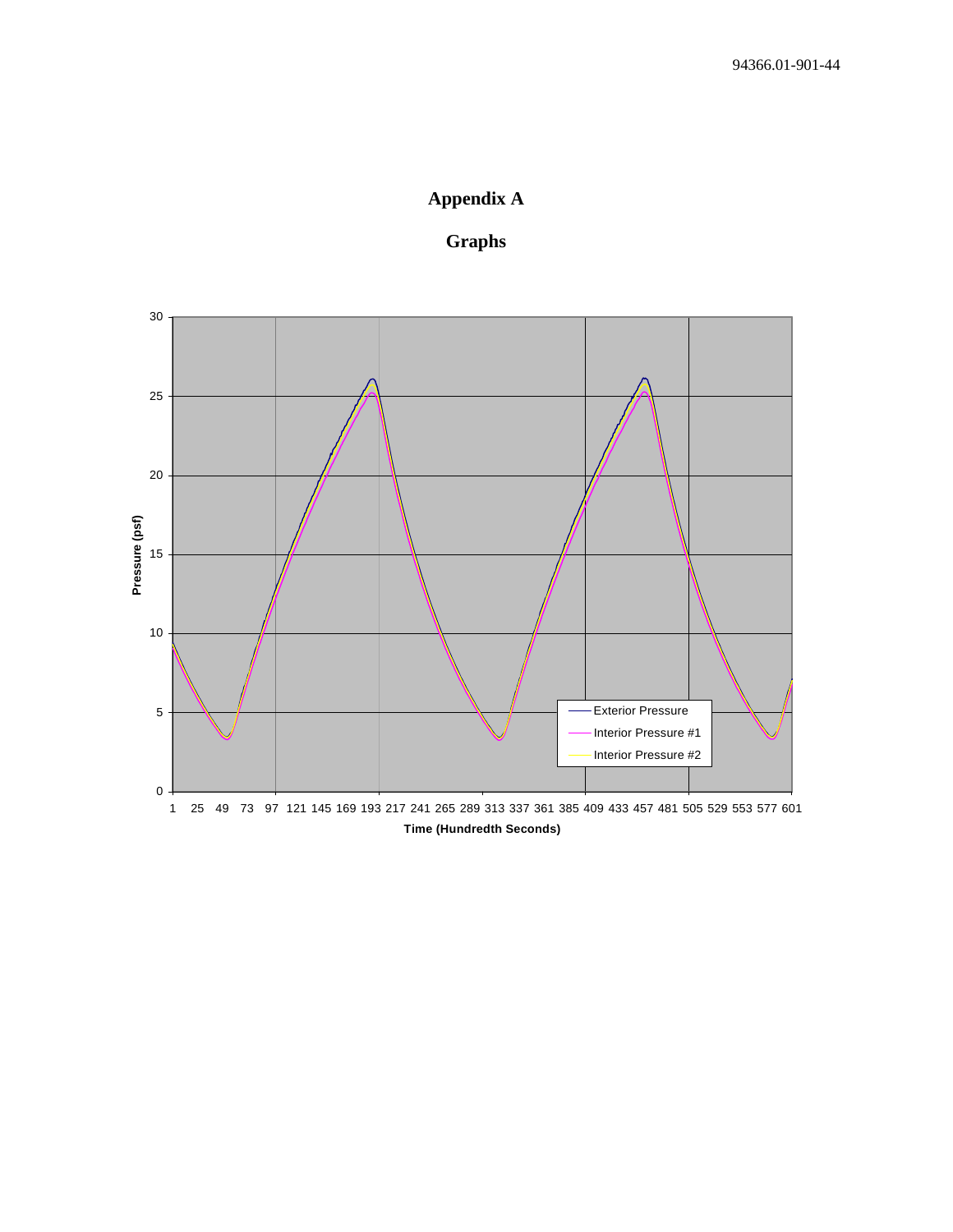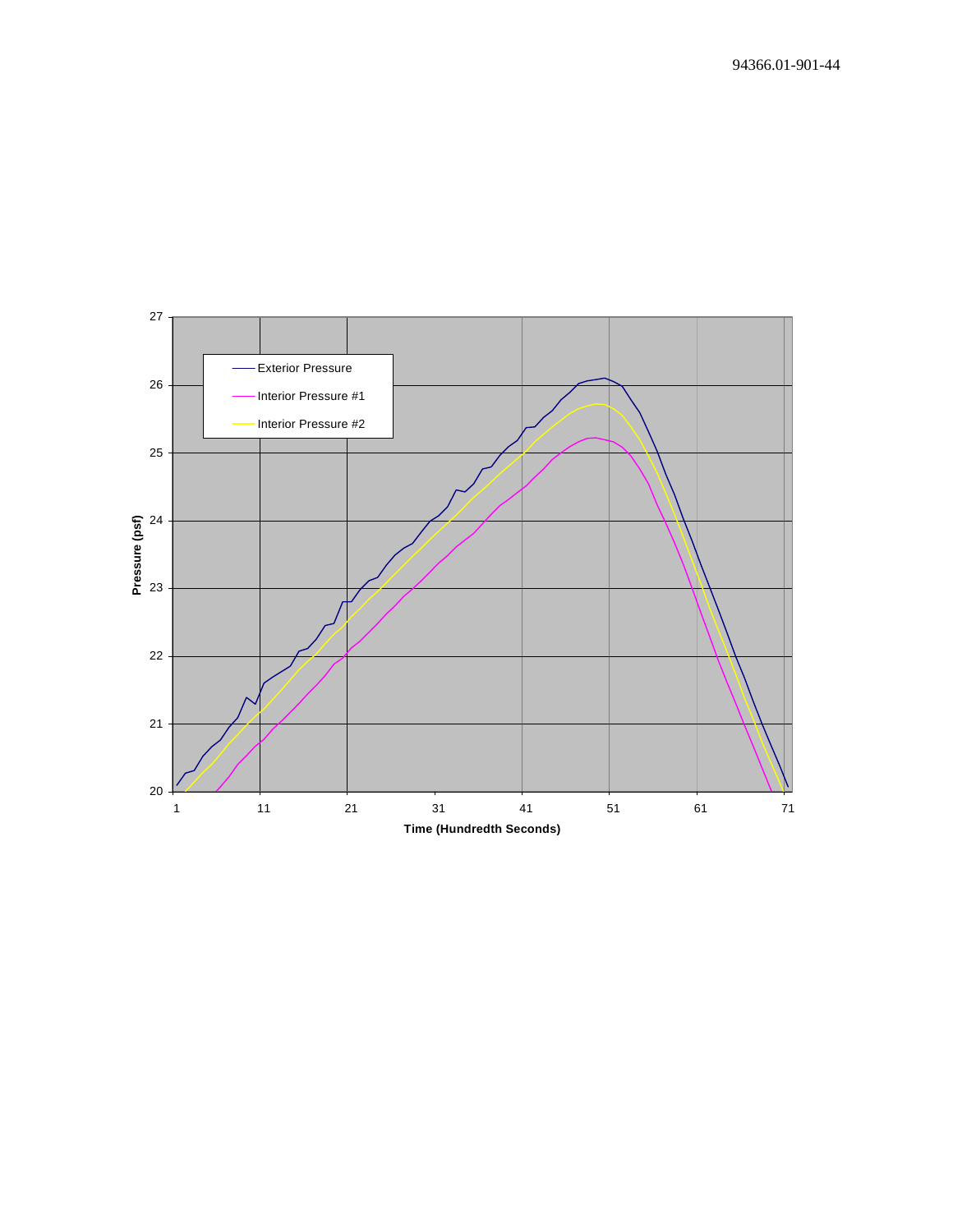# **Appendix B**

## **Photograph**

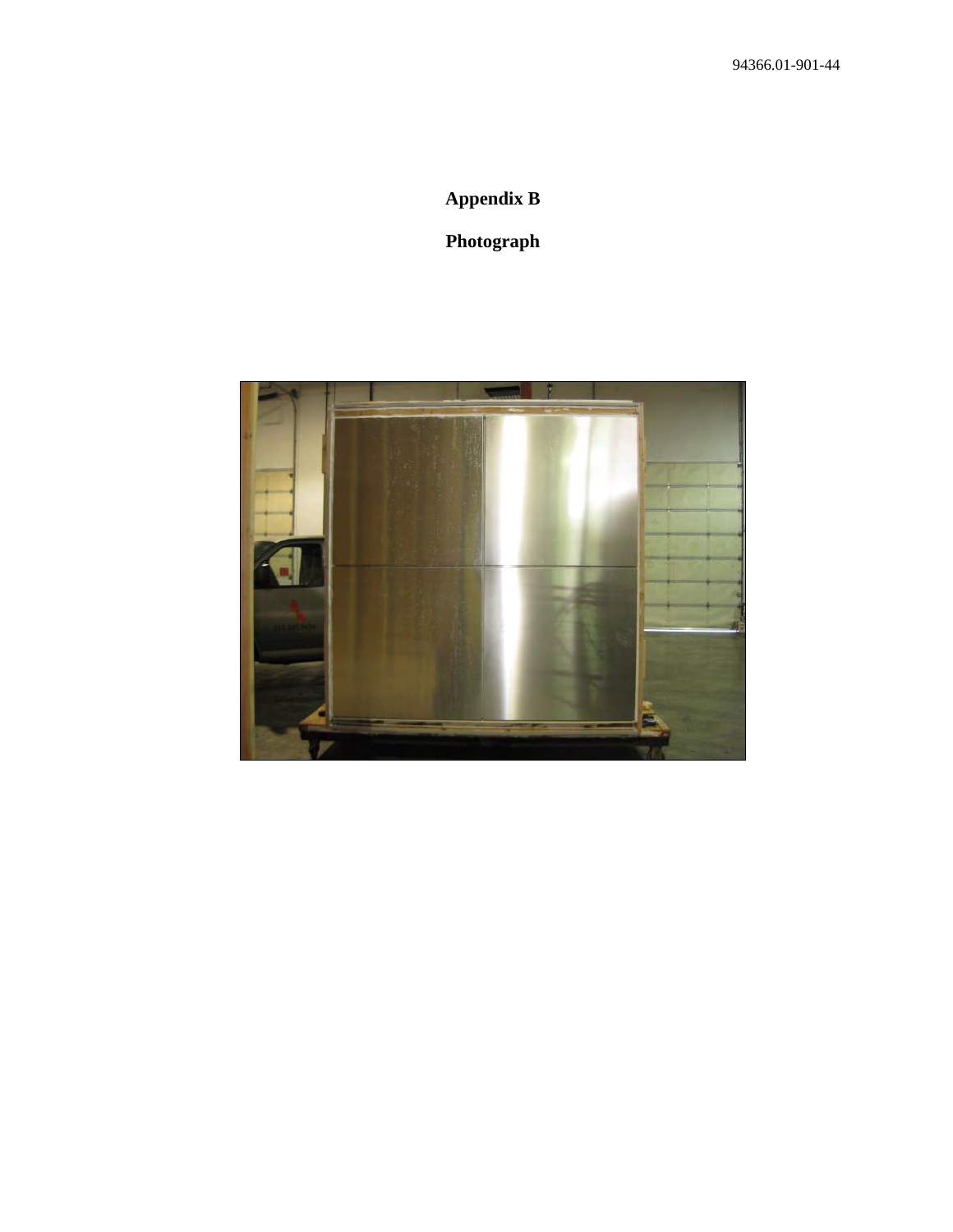**Appendix C** 

**Drawings**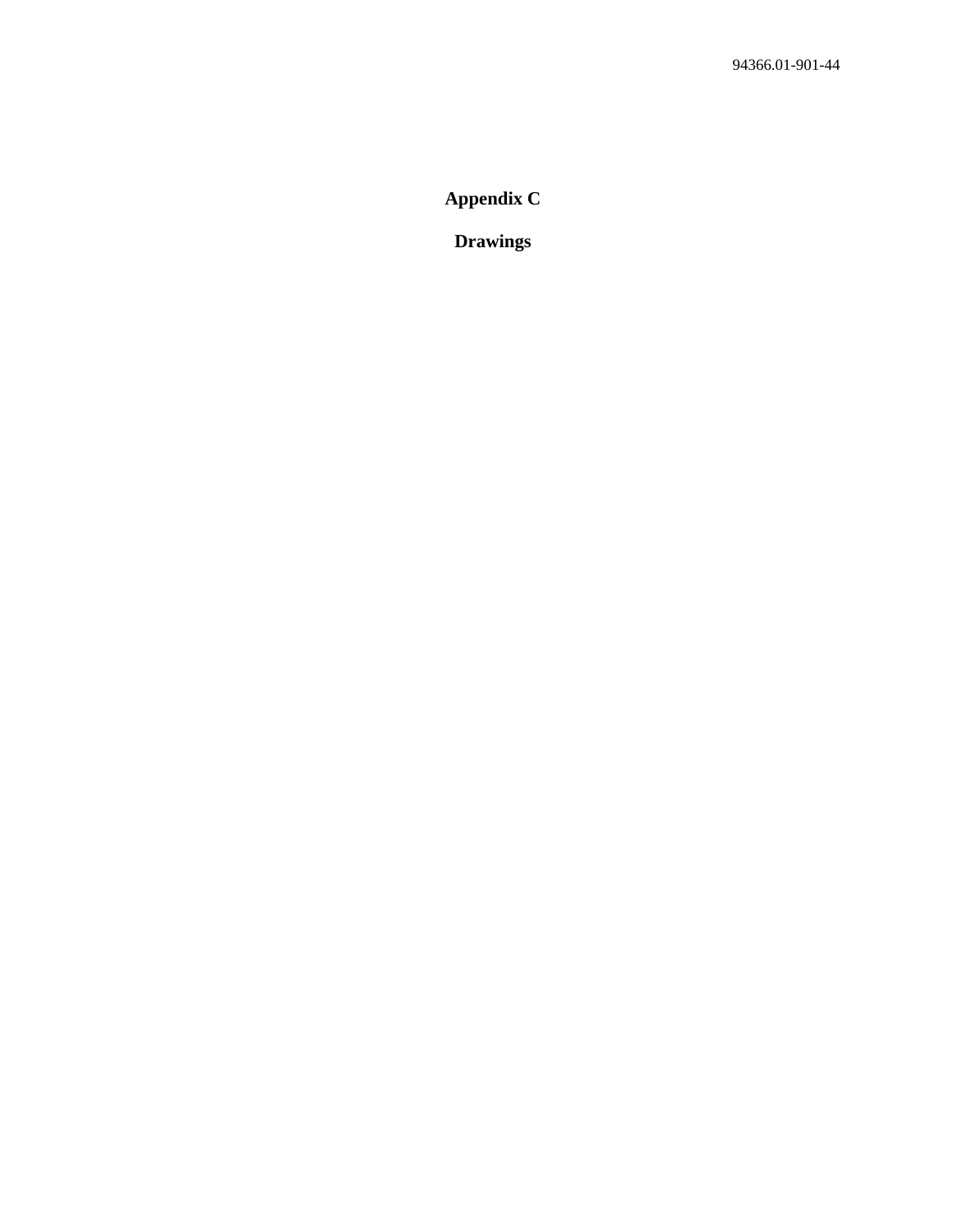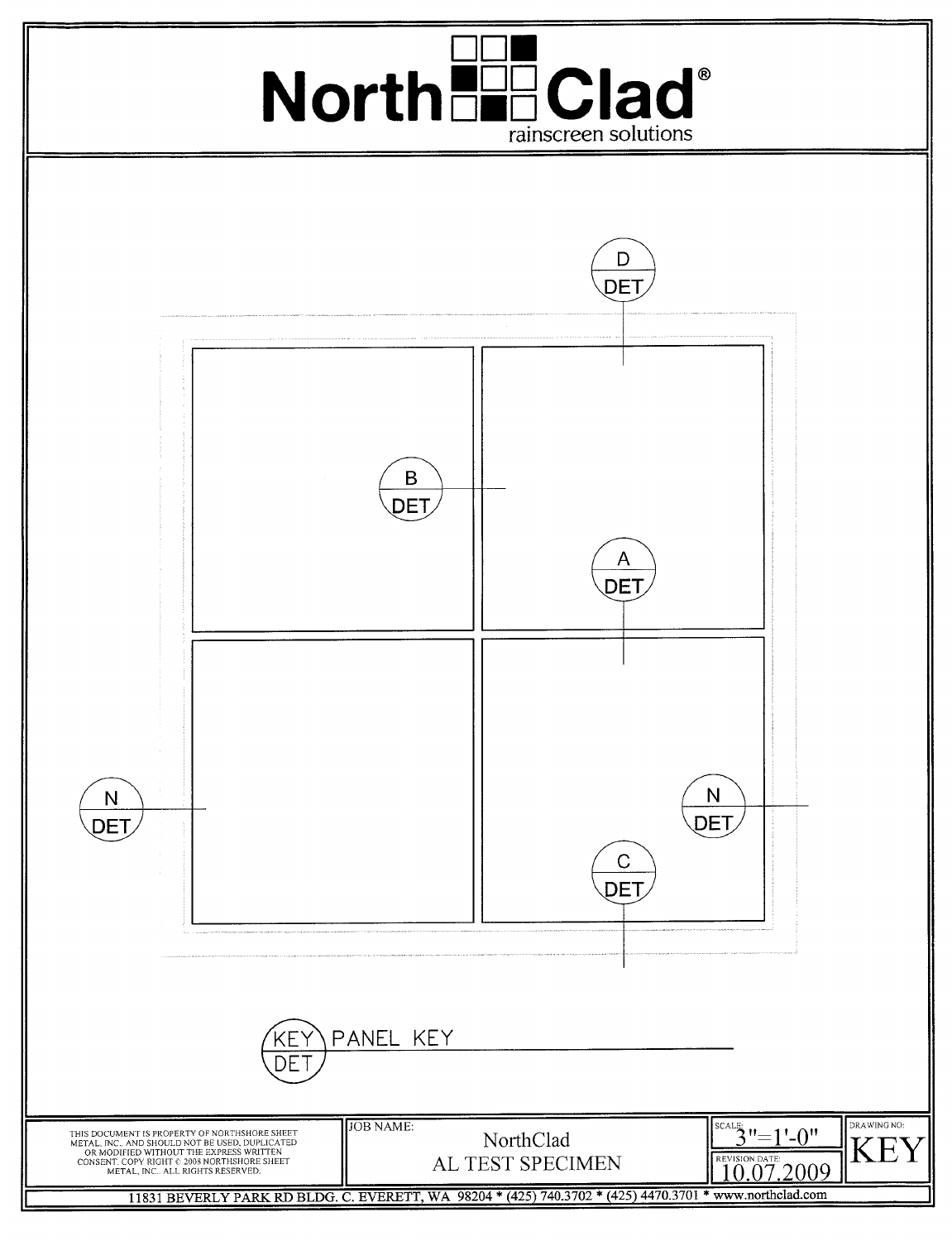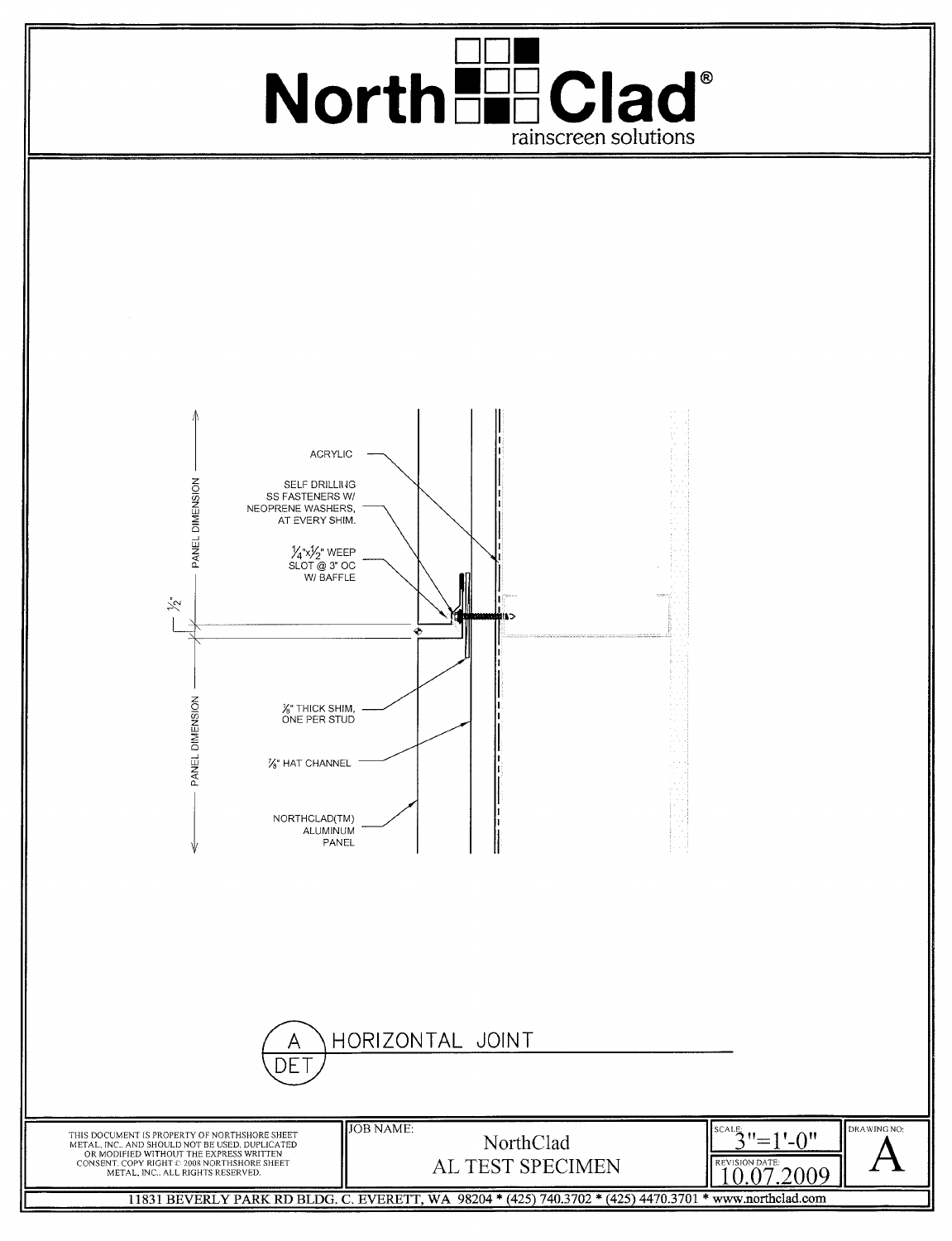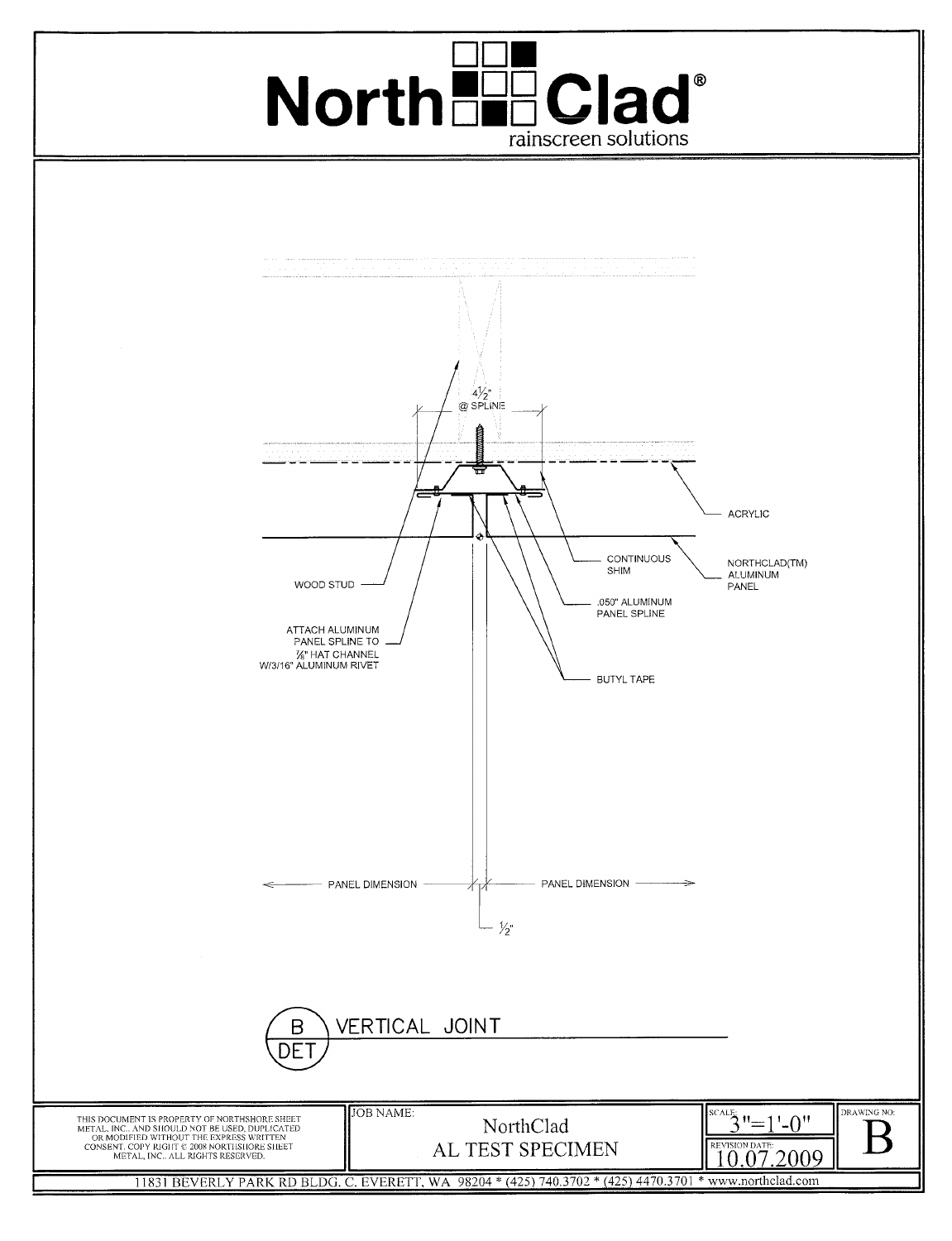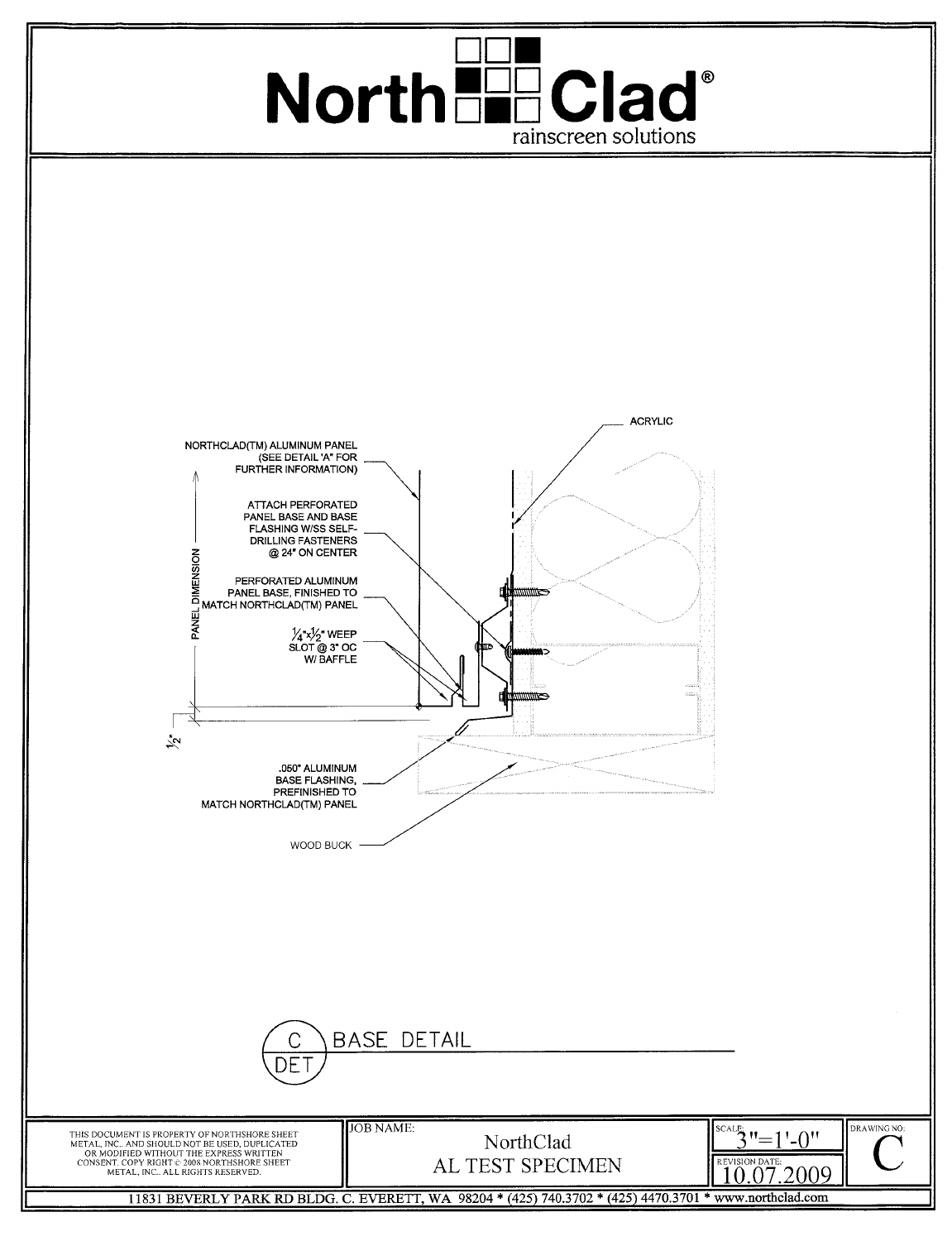